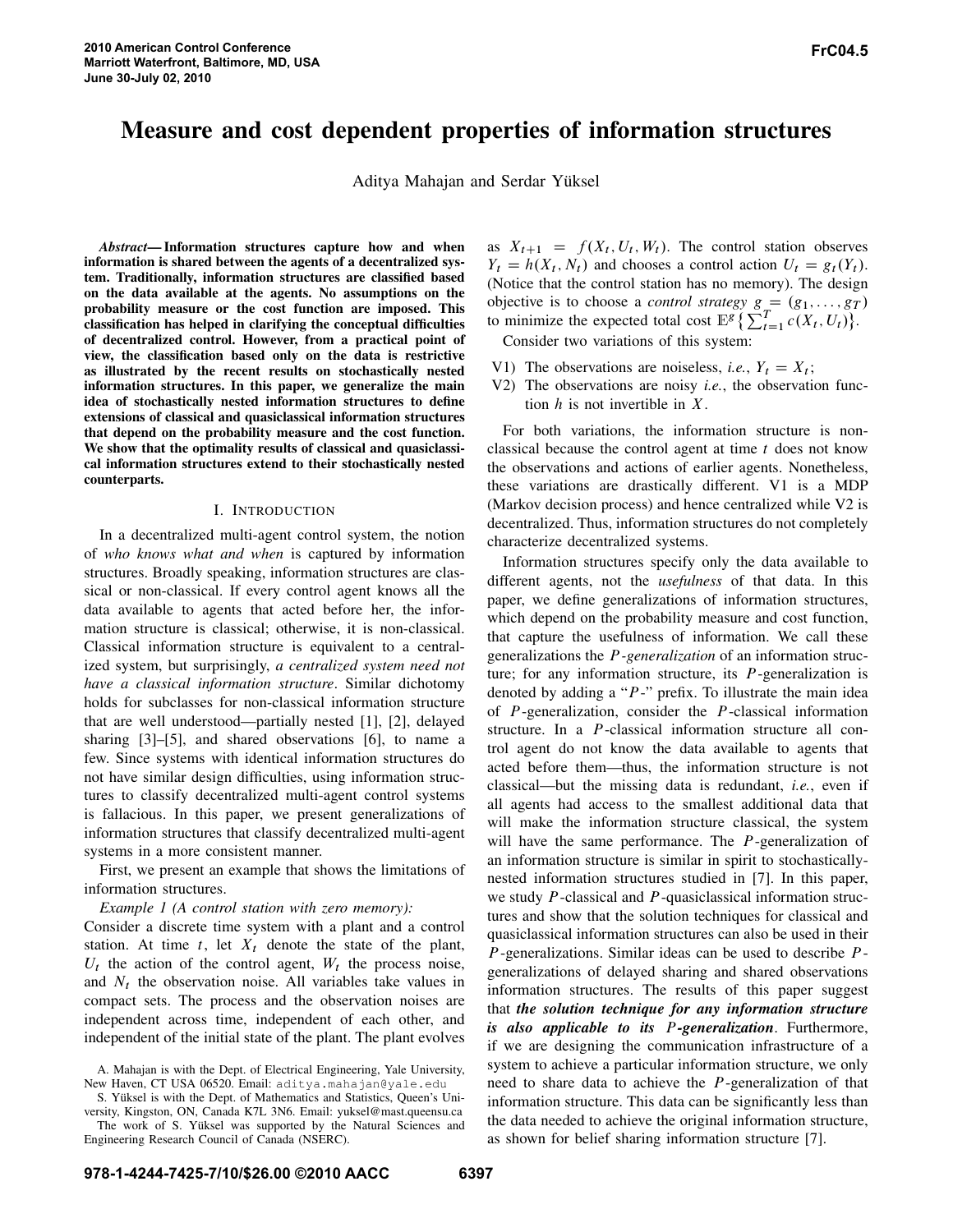*Notation:* Uppercase letters X, Y, Z, etc. represent random variables; the corresponding lowercase letters  $x$ ,  $y$ , z, etc. represent their realizations. Blackboard bold letters X, Y, Z, etc. represent state spaces and calligraphic letters  $\mathscr{F}, \mathscr{G}, \mathscr{H}$ , etc. represent  $\sigma$ -fields. Given two  $\sigma$ -fields  $\mathscr{F}_1$ and  $\mathcal{F}_2$ ,  $\mathcal{F}_1 \otimes \mathcal{F}_2$  denotes the product  $\sigma$ -field and  $\mathcal{F}_1 \vee \mathcal{F}_2$ denotes the smallest  $\sigma$ -field containing  $\mathscr{F}_1 \cup \mathscr{F}_2$ .

 $E\{\cdot\}$  denotes expectation of a random variable. For a set A and an element a,  $\mathbb{1}_A(a)$  is 1 if  $a \in A$  and 0 otherwise. For two sets A and B,  $\mathbb{1}_A(B) = \prod_{b \in B} \mathbb{1}_A(b)$ , or equivalently,  $\mathbb{1}_A(B)$  is 1 if  $B \subset A$  and 0 otherwise.

For any natural number n, [n] denotes the set  $\{1, \ldots, n\}$ . For any subset  $A$  of natural numbers,  $X_A$  denotes the vector  $(X_a : a \in A)$ ,  $X_A$  denotes the product space  $\prod_{a \in A} X_a$  and  $\mathscr{F}_A$  denotes product  $\sigma$ -field  $\bigotimes_{a \in A} \mathscr{F}_a$ .

# II. INTRINSIC MODEL AND INFORMATION STRUCTURES

Decentralized multi-agent control systems are typically represented in two ways:

- 1) *State space model:* The system consists of a plant and multiple control stations that act across multiple time stages. At each time stage, the observation of a control station depends on the *system state*. An instantaneous cost, which depends on the system state and control actions of all agents, is incurred at each stage. The objective is to choose a control policy to minimize the total expected cost over a time horizon.
- 2) *Intrinsic model:* The system consists of multiple control agents. Each agent acts once. The observations of an agent depends on an intrinsic event and control actions of some other agents. A cost which depends on the intrinsic event and actions of all agents is incurred. The objective is to choose the control laws of all agents to minimize the expected total cost.

These two models are equivalent. The state space model is more convenient to describe specific applications. The intrinsic model, on the other hand, is more convenient to capture the functional dependence between the control actions of the agents. For that reason, we follow the intrinsic model in this paper.

# *A. The intrinsic model*

Consider a system with N agents. Let  $(\Omega, \mathcal{B}, P)$  be the probability space for actions  $\omega$  of nature,  $(\mathbb{Y}_n, \mathscr{F}_n)$ and  $(\mathbb{U}_n, \mathscr{G}_n)$  the measurable spaces for observations  $Y_n$ and actions  $U_n$  of agent n,  $n = 1, ..., N$ .  $\mathbb{U}_n$  and  $\mathbb{Y}_n$ are compact metric spaces, and  $\mathcal{B}, \mathcal{F}_n, \mathcal{G}_n$  are countably generated  $\sigma$ -fields that contain all singletons.

The observation of agent  $n$  is given by

$$
Y_n = f_n(\omega, U_{D_n})
$$

where  $D_n \subset [n-1]$  is the set of agents that affect the observations of agent *n*. Define a binary relation  $\prec$  on [N] by  $m \prec n$  if  $m \in D_n$ . Let  $\prec^*$  denote the transitive closure of  $\prec$  and  $D_n^* := \{m \in [N] \setminus \{n\} : m \prec^* n\}$ . Then  $D_n^*$  is the set of agents that can *signal* to agent n, *i.e.*, the set of agents whose actions affect, either directly or indirectly, the observations of agent  $n$ .

Agent  $n$  takes a control action

$$
U_n = g_n(Y_n)
$$

where  $g_n$  is chosen from the set  $G_n$  of functions from  $Y_n$ to  $\mathbb{U}_n$  that are  $\mathscr{G}_n/\mathscr{F}_n$  measurable.

The system incurs a cost

$$
\sum_{k=1}^{K} c_k(\omega, U_{C_k})
$$
\n(1)

where  $C_k$  is a subset of  $[N]$  and  $c_k$  is a bounded real-valued function,  $k = 1, ..., K$ . In the sequel, we consider two following partial sums of the total cost.

$$
Q_n(\omega, U_{[N]}) := \sum_{k=1}^K c_k(\omega, U_{C_k}) \mathbb{1}_{C_k}(n)
$$
 (2)

$$
R_n(\omega, U_{[N]}) := \sum_{k=1}^{K} c_k(\omega, U_{C_k})(1 - \mathbb{1}_{C_k}([n-1])) \tag{3}
$$

Any choice of the *policy*  $g = (g_1, \ldots, g_N)$ , chosen from the set  $G = G_1 \times \cdots \times G_N$ , makes the variables  $U_{N}$ measurable on  $(\Omega, \mathcal{B}, P)$ . The objective is to choose a policy  $g$  to minimize the expected value of  $(1)$  where the expectation is with respect to the joint measure on  $U_{N}$ corresponding to g.

### *B. Information fields and information structures*

For  $A \subset [N]$ , let  $\mathbb{H}_A := \Omega \times \prod_{n \in A} \mathbb{U}_n$  and  $\mathbb{H} = \mathbb{H}_{[N]}$ . For any  $\sigma$ -field  $\mathscr C$  on  $\mathbb H_A$ , let  $\langle \mathscr C \rangle$  denote the cylindrical extension of  $\mathscr C$  on H. Let  $\mathscr H_A := \{ \mathscr B \otimes \big( \bigotimes_{n \in A} \mathscr G_n \big) \}$  and  $\mathscr{H} = \mathscr{H}_{[N]}$ .

The observations  $Y_n$  of agent  $n, n = 1, ..., N$ , tell her something about the actions of nature and of agents in  $D_n^*$ . Thus, the information available to agent *n* can be characterized by a subfield  $\mathscr{J}_n$  of  $\mathscr{H}_{D_n^*}$ . This subfield is called the *information field* of agent n. The collection  $\{\mathcal{J}_n\}_{n=1}^N$  is called the *information structure* of the system.

There is one-to-one correspondence between the model involving  $\omega$ ,  $Y_n$ , and  $U_n$ ,  $n = 1, ..., N$ , and the model involving  $\mathcal{B}, \mathcal{J}_n$ , and  $\mathcal{G}_n$ ,  $n = 1, \ldots, N$ . We will use these two models interchangeably.

#### III. CLASSIFICATION OF INFORMATION STRUCTURES

We briefly restate the classification specified in [8].

A system is *static* if  $\mathcal{J}_n \subset \mathcal{H}_{\emptyset}$  for all  $n = 1, ..., N$ , i.e., the information of all agents depends only on  $\omega$ ; otherwise, the system is *dynamic*.

#### *A. Classical and quasiclassical information structures*

A system is *classical* if each agent knows the information available to the agents that acted before her. Thus, in a classical system, agent *n*,  $n = 1, ..., N$ , can deduce  $Y_{[n-1]}$ from  $Y_n$  (without knowing the policy g). Equivalently, in a classical system  $\mathcal{J}_{n-1} \subset \mathcal{J}_n$  for  $n = 2, ..., N$ . A classical system is called *strictly classical* if each agent also knows the control action of the agents that acted before her.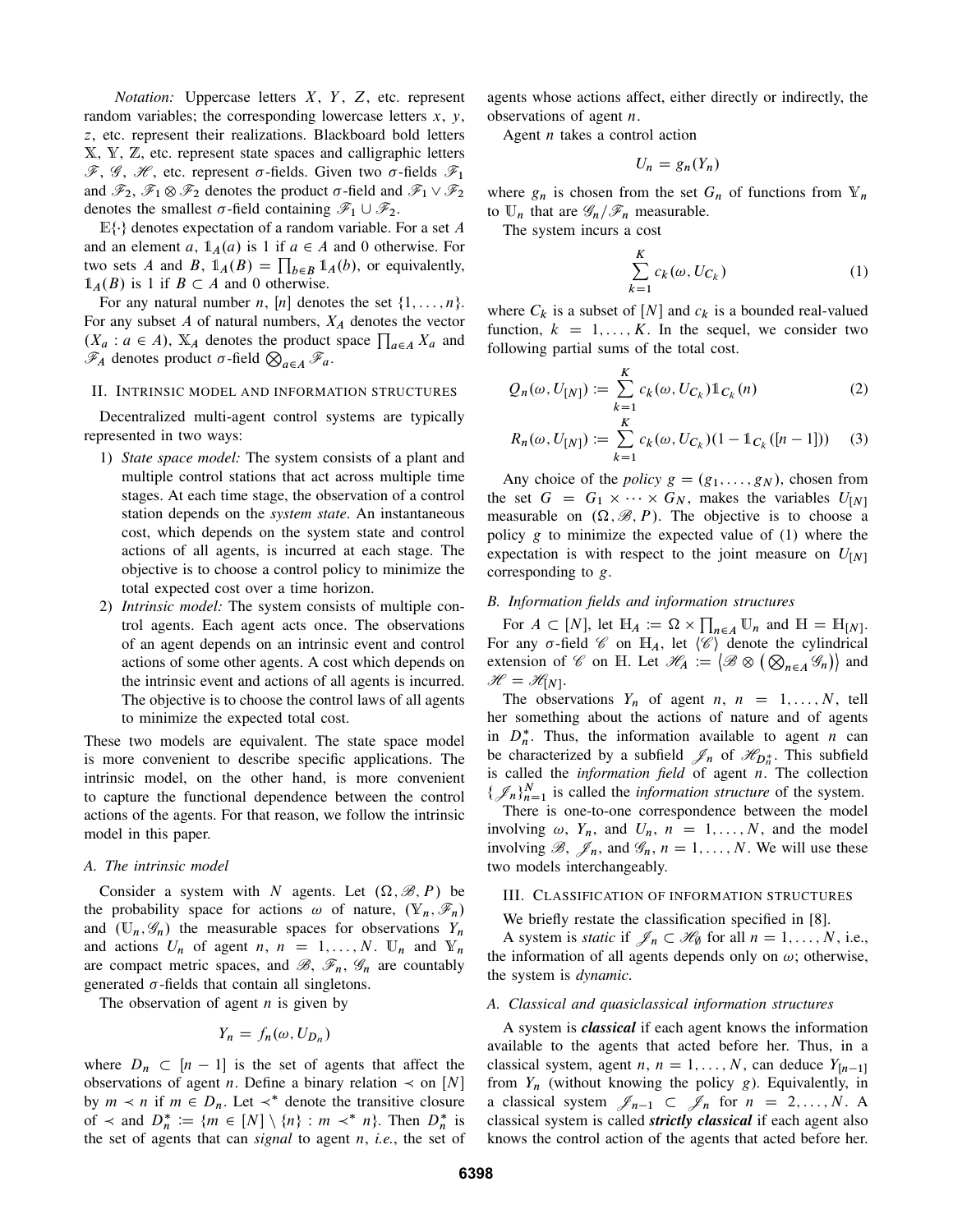Thus, in a strictly classical system, agent  $n, n = 1, \ldots, N$ , can deduce  $Y_{[n-1]}$  and  $U_{[n-1]}$  from  $Y_n$  (without knowing the policy g). Equivalently, in a strictly classical system,  $\mathscr{J}_{n-1}\vee \langle \mathscr{G}_{n-1}\rangle \subset \mathscr{J}_n$ ,  $n = 2, \ldots, N$ . Centralized stochastic control problems like MDP (Markov decision process) and POMDP (partially observable Markov decision process) are strictly classical.

A system is *quasiclassical* if each agent knows the information available to agents that influence, either directly or indirectly, her observations. Thus, in a quasiclassical system, agent *n*,  $n = 1, ..., N$  can deduce  $Y_{D_n^*}$  from  $Y_n$  (without knowing the policy  $g$ ). Equivalently, in a quasiclassical system, for  $n = 1, ..., N$  and  $m \in D_n^*$ ,  $\mathscr{J}_m \subset \mathscr{J}_n$ . A quasiclassical system is called *strictly quasiclassical* if each agent also knows the control actions of the agents that influence, either directly or indirectly, her observations. Thus, in a strictly quasiclassical system, agent  $n, n = 1, \ldots, N$ , can deduce  $(Y_{D_n^*}, U_{D_n^*})$  from  $Y_n$  (without knowing the policy g). Equivalently, in a quasiclassical system, for  $n = 1, ..., N$ and  $m \in D_n^*$ ,  $\mathscr{J}_m \vee \langle \mathscr{G}_m \rangle \subset \mathscr{J}_n$ . Systems with onestep delay information structure [3], [4] and partially nested information structure [1] are strictly quasiclassical.

### *B. Expansions of information structures*

Given a classical system, its *strict expansion* is the strictly classical system obtained by replacing  $Y_n$  by  $(Y_n, U_{n-1}),$ or equivalently, by replacing  $\mathscr{J}_n$  by  $\mathscr{J}_n \vee (\bigvee_{m \leq n} \langle G_m \rangle)$ ,  $n = 1, \ldots, N$ . Similarly, given a quasiclassical system, its strict expansion is the strictly quasiclassical system obtained by replacing  $Y_n$  by  $(Y_n, U_{D_n^*})$ , or equivalently replacing  $\mathscr{J}_n$ by  $\mathscr{J}_n \vee (\bigvee_{m \in D_n^*} \langle \mathscr{G}_m \rangle), n = 1, ..., N.$ 

By successive substitution, any policy achievable in the strict expansion of a classical or quasiclassical system is achievable in the system itself, and vice versa.

Given any system, its *classical expansion* is the strictly classical system obtained by replacing  $Y_n$  by  $(Y_{[n]}, U_{[n-1]}),$ or equivalently, by replacing  $\mathscr{J}_n$  by  $\mathscr{J}_n \vee (\bigvee_{m < n} (\mathscr{J}_m \vee$  $(\mathscr{G}_m))$ ,  $n = 1, ..., N$ . Similarly, given any system, its *quasiclassical expansion* is the strictly quasiclassical system obtained by replacing  $Y_n$  by  $(Y_n, Y_{D_n^*}, U_{D_n^*})$ , or equivalently replacing  $\mathscr{J}_n$  by  $\mathscr{J}_n \vee (\bigvee_{m \in D_n^*} (\mathscr{J}_m \vee \langle \mathscr{G}_m \rangle)), n =$  $1, \ldots, N$ .

Any policy achievable in the original system is also achievable in its quasiclassical and classical expansion. Moreover, the classical expansion of the quasiclassical expansion of any system is the same as its classical expansion. Thus, the minimum expected cost of any system is no smaller than the minimum expected cost of its quasiclassical expansion, which in turn is no smaller than the minimum expected cost of its classical expansion.

#### *C.* P*-classical and* P*-quasiclassical information structures*

The above definitions of information structures do not depend on the form of the probability measure or the cost function. Such a measure-and-cost-independent classification of information structures has been extremely useful in highlighting the main conceptual difficulties in decentralized stochastic control problems. Nevertheless, in models like classical and quasiclassical information structures where these conceptual difficulties have been resolved, introducing a measure-and-cost-dependent identification of information structures is useful to establish a solution framework for a larger class of problems.

This idea has been demonstrated in [7], which defined a system that was not classical but could be reduced to one. This idea was also used in [2] to define an auxiliary problem and identify when the solution to the auxiliary problem is optimal for the original problem. However, the results in [2], [7] were restricted to either LQG (linear quadratic Gaussian) or specific state-space models, which limits their application. In this paper, we present the idea of identifying measure and cost dependent generalizations of information structures in its full generality. This extension is based on the notions of state and information state for decentralized systems [9], [10]. This generalization of classical and quasiclassical information structures is given below.

*Definition 1 (*P*-classical information structure):* A system is *P*-classical if for every  $g \in G$  and all  $n = 1, ..., N$ ,

$$
\mathbb{E}^{g} \left\{ Q_{n}(\omega, U_{[N]}) \middle| Y_{n}, U_{n} \right\} = \mathbb{E}^{g} \left\{ Q_{n}(\omega, U_{[N]}) \middle| Y_{[n]}, U_{[n]} \right\}. \tag{4}
$$

The system of Example 1 and stochastically nested information structure  $[7]$  with two control stations are  $P$ -classical.

*Definition 2 (*P*-quasiclassical information structure):* A system is *P*-quasiclassical if for every  $g \in G$  and all  $n = 1, \ldots, N$ ,

$$
\mathbb{E}^{g} \left\{ Q_{n}(\omega, U_{[N]}) \middle| Y_{n}, U_{n} \right\} \n= \mathbb{E}^{g} \left\{ Q_{n}(\omega, U_{[N]}) \middle| Y_{n}, Y_{D_{n}^{*}}, U_{n}, U_{D_{n}^{*}} \right\}.
$$
\n(5)

Stochastically nested information structures [7] with more than two control stations are  $P$ -quasiclassical. A similar idea was used in [2] to define an auxiliary problem and identify when the solution of the auxiliary problem is optimal for the original.

Thus, in a P-classical information structure, an agent does not necessarily know all the data that was available to the agents that act before her; nonetheless, this unknown data is redundant for the purpose of performance evaluation. Similarly, in a P-quasiclassical information structure, an agent does not necessarily know all the data available to the agents that affect her observations; nonetheless, this unknown data is redundant for the purpose of performance evaluation.

Similar idea can be used to define P-generalizations of delayed sharing pattern [3]–[5] and shared observations [6]. However, defining such an information structure needs a more specific model than what we have assumed in this paper.

In the remainder of this paper we show that an optimal solution of P-classical or P-quasiclassical information structures can be obtained from the solution of the classical or quasiclassical expansion of these systems. But first, we give an example of P-quasiclassical systems.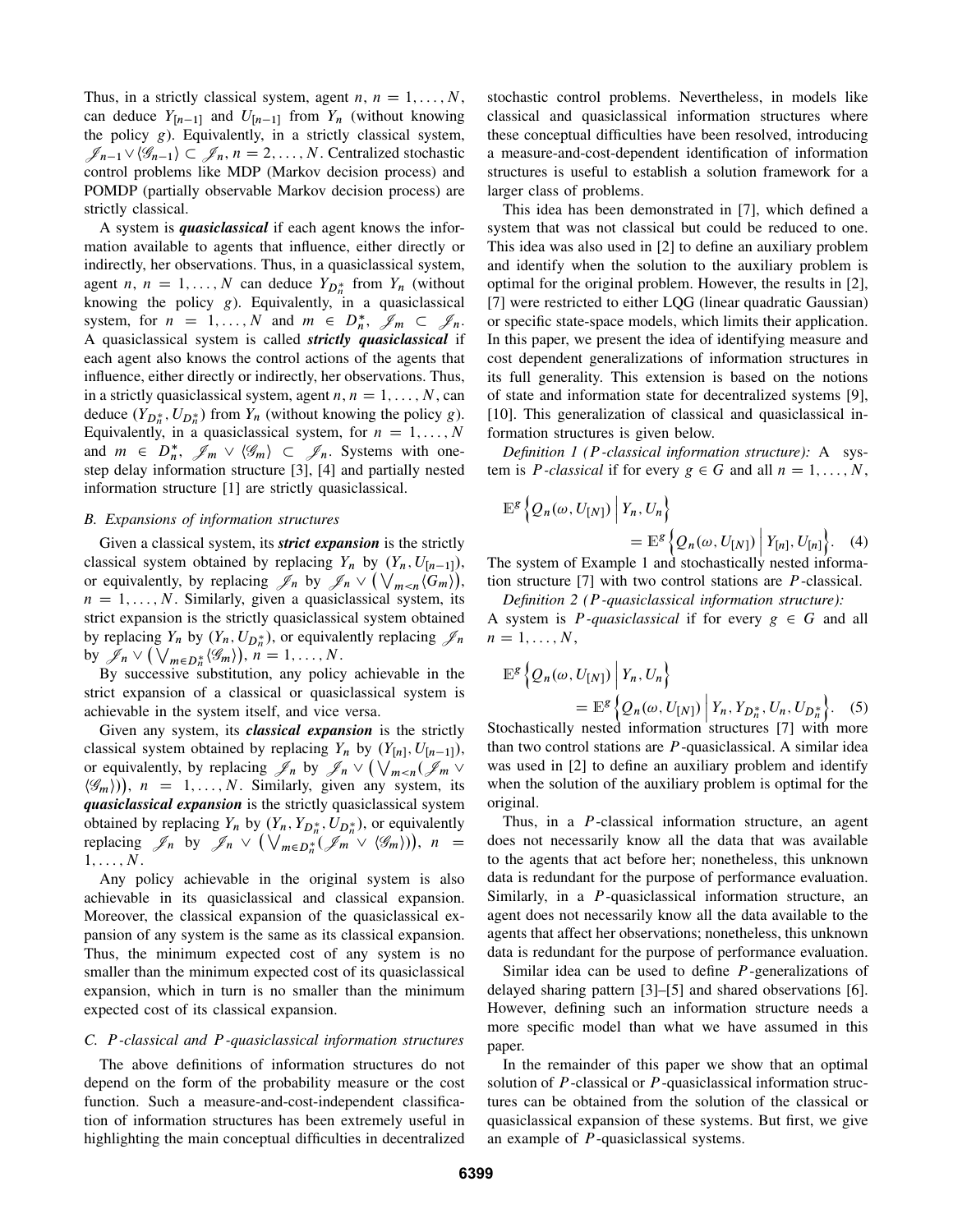## *D. Example of* P*-quasiclassical system*

Consider a system with 6 agents, and  $\omega$  =  $(\omega_0, \omega_1, \omega_2, \omega_3, \omega_4, \omega_5, \omega_6)$  where  $\omega_i$  and  $U_i$  take values in R. The observation of the agents are given by

$$
Y_1 = \omega_0 + \omega_1 + \omega_3 + \omega_5, \quad Y_2 = \omega_0 + \omega_2 + \omega_4 + \omega_6,
$$
  
\n
$$
Y_3 = (\omega_0 + \omega_3 + \omega_5, U_1), \quad Y_4 = (\omega_0 + \omega_4 + \omega_6, U_2),
$$
  
\n
$$
Y_5 = (\omega_0 + \omega_5, U_1, U_3), \quad Y_6 = (\omega_0 + \omega_6, U_2, U_4).
$$

The cost function is given by

$$
c(\omega, U_{[6]}) = U_{[6]}^{\mathsf{T}} \mathbf{R} \omega_0 + U_{[6]}^{\mathsf{T}} \mathbf{Q} U_{[6]}
$$

where  $Q$  and  $R$  are matrices of appropriate dimensions and **Q** is positive semi-definite. Let  $Q_{i,j}$  denote the  $(i, j)$ component of **Q** and  $R_i$  denote the i component of **R**. Then, the cost can also be written as

$$
c(\omega, U_{[6]}) = \sum_{i=1}^{6} \left( \omega_0 R_i U_i + Q_{i,i} U_i^2 \sum_{j=1, j \neq i}^{6} (Q_{i,j} + Q_{j,i}) U_i U_j \right)
$$

For this system

$$
D_1^* = \emptyset, \t D_3^* = \{1\}, \t D_5^* = \{1, 3\},
$$
  
\n
$$
D_2^* = \emptyset, \t D_4^* = \{2\}, \t D_6^* = \{2, 4\}.
$$

The corresponding observations are not nested. Thus, the system is not quasiclassical or classical. However, it is easy to check that if the probability measure on  $\omega$  is a product measure on  $(\omega_0, \omega_1, \omega_2, \omega_3, \omega_4, \omega_5, \omega_6)$ , then the above system is P-quasiclassical.

# IV. OPTIMAL POLICY FOR STRICTLY CLASSICAL **SYSTEMS**

An optimal (or arbitrarily close to optimal) policy of the system presented in Section II can always be obtained by a brute force search over all policies. However, a more systematic solution approach is also possible. As shown in  $[11]$ , the one shot optimization problem of choosing g in  $G$  can be broken into  $N$  nested subproblems for choosing g<sup>n</sup> in Gn. This process is called *sequential decomposition*.

When the system is classical, this decomposition simplifies. Each subproblem of choosing  $g_n$  in  $G_n$  further breaks down into subproblems for choosing  $u_n = g_n(y_n)$  for each realization  $y_n$  of  $Y_n$ . Thus, in a classical system, an optimal policy g can be obtained by solving a sequence of nested *parametric* optimization subproblems (each subproblem chooses a parameter  $u_n$ ). In contrast, in a general system, we need to solve nested *functional* optimization subproblems (each subproblem chooses the function  $g_n$ ). Such a parametric sequential decomposition is more popularly called *dynamic programming*.

The main idea of dynamic programming is the following. From each agent's point of view, the total cost can be split into two parts: "past" cost and "future" cost. Cost terms where  $C_k \subset [n-1]$  are past costs; others are future costs. For any policy g, the *future cost to go* for an agent is given by

$$
J_n^g(y_n) = \mathbb{E}^g\Big\{R_n(\omega, U_{[N]})\Big| Y_n = y_n, U_n = g_n(y_n)\Big\}.
$$
 (6)

which can be written as

$$
\mathbb{E}^{g} \Big\{ R_n(\omega, U_{[N]}) - R_{n+1}(\omega, U_{[N]}) + R_{n+1}(\omega, U_{[N]}) \Big| Y_n = y_n, U_n = g_n(y_n) \Big\}. \tag{7}
$$

Since the system is classical,  $\mathscr{J}_{n+1} \supset \mathscr{J}_n \vee \langle \mathscr{G}_n \rangle$ , and the last term can be written as

$$
\mathbb{E}^{g} \Big\{ R_{n+1}(\omega, U_{[N]}) \Big| Y_{n} = y_{n}, U_{n} = g_{n}(y_{n}) \Big\}
$$
  
= 
$$
\mathbb{E}^{g} \Big\{ \mathbb{E}^{g} \Big\{ R_{n+1}(\omega, U_{[N]}) \Big| Y_{n+1}, U_{n+1} = g_{n+1}(Y_{n+1}) \Big\}
$$
  

$$
\Big| Y_{n} = y_{n}, U_{n} = g_{n}(y_{n}) \Big\}
$$
  
= 
$$
\mathbb{E}^{g} \Big\{ J_{n+1}^{g}(Y_{n+1}) \Big| Y_{n} = y_{n}, U_{n} = g_{n}(y_{n}) \Big\}.
$$
 (8)

Substitute (8) in (7) and write the cost to go function in a recursive form as

$$
J_n^g(y_n) = \mathbb{E}^g \Big\{ \sum_{k=1}^K c_k(\omega, U_{C_k})(\mathbb{1}_{C_k}([n]) - \mathbb{1}_{C_k}([n-1])) + J_{n+1}^g(Y_{n+1}) \Big| Y_n = y_n, U_n = g_n(y_n) \Big\}. \tag{9}
$$

Dynamic programming optimizes these cost-to-go functions by backward induction. For that matter, define

$$
V_N(y_N) = \inf_{u_N \in U_N} \mathbb{E} \Big\{ \sum_{k=1}^K c_k(\omega, U_{C_k})(1_{[N]}(C_k) - 1_{[N-1]}(C_k)) \Big| Y_N = y_N, U_N = u_N \Big\} \quad (10)
$$

and for  $n = N - 1, \ldots, 1$ , define

$$
V_n(y_n) = \inf_{u_n \in \mathbb{U}_n} \mathbb{E} \Big\{ \sum_{k=1}^K c_k(\omega, U_{C_k})(1 \mathbb{1}_{C_k}([n]) - 1 \mathbb{1}_{C_k}([n-1])) + V_{n+1}(Y_{n+1}) \Big| Y_n = y_n, U_n = u_n \Big\}. \tag{11}
$$

By induction, we can show that for any  $g \in G$ 

$$
V_n(y_n) \leq J_n^g(y_n)
$$

with equality only if  $g$  is an optimal policy. This suggests a method to find an optimal policy. Recursively solve  $V_n$ defined by (10) and (11) and choose  $g_n(y_n)$  to be the arg inf of the RHS of  $V_n(y_n)$ . Since  $\mathbb{U}_n$  is compact and  $c_k$  is bounded, the arg inf lies in  $\mathbb{U}_n$  and is a valid control action. The equations (10) and (11) are called the dynamic programming equations.

*A critical step in the above decomposition is* (8), which follows from the law of iterated expectations. However, for non-classical systems,  $\mathscr{J}_n \not\subset \mathscr{J}_{n+1}$  so the argument in (8) breaks down, and a parametric decomposition of the form (10) and (11) is not possible. Nonetheless, when the system is P-classical, an optimal policy can be identified from the solution of (10) and (11) corresponding to its classical extension. This is demonstrated in the next section. First, we prove a result about the classical expansion of a system.

Consider any system (S) and its classical expansion (SC). Let  $Y'_n$  be the observations and  $g'_n$  be the control laws of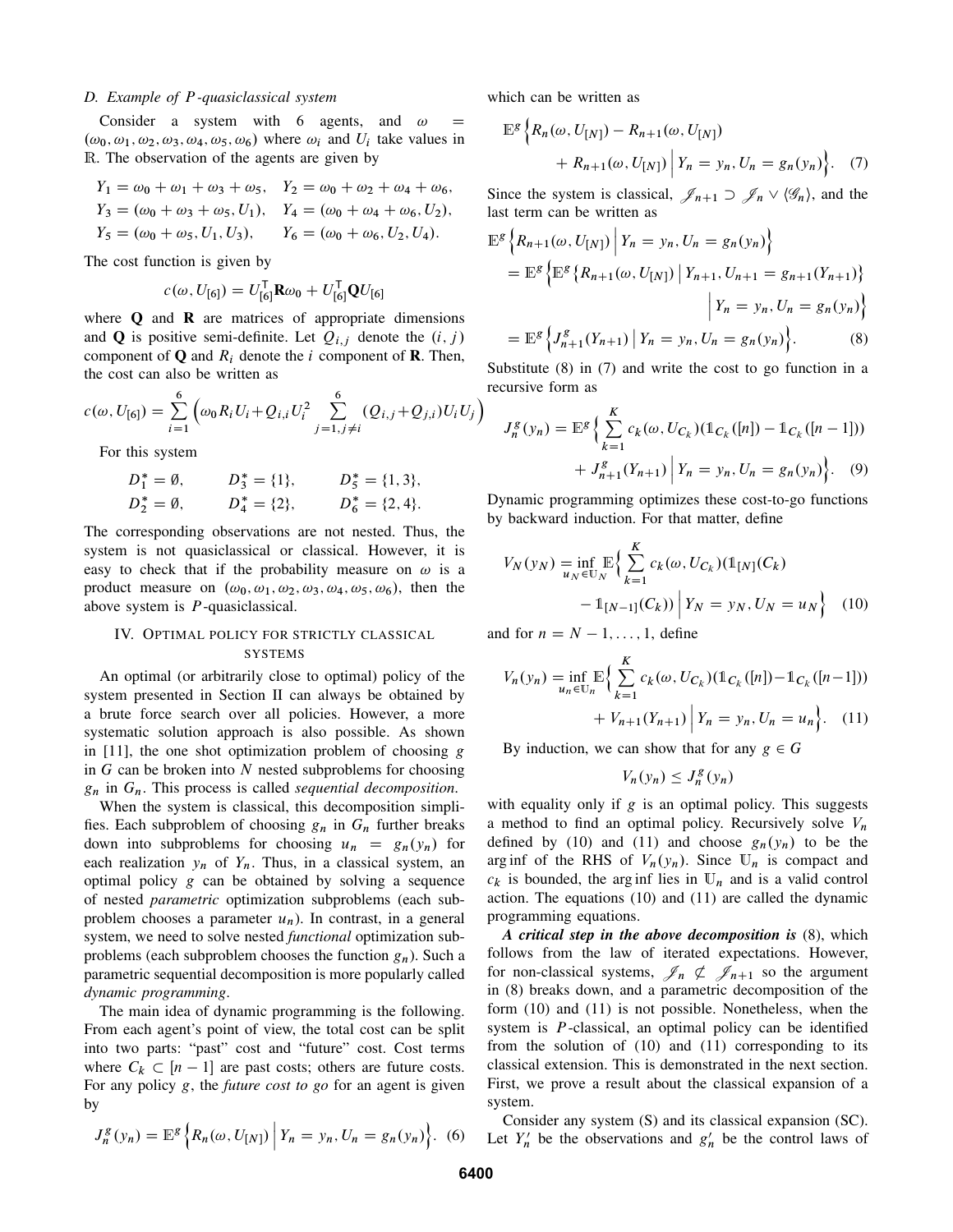agent *n*,  $n = 1, ..., N$ , in (SC). Let  $G'_n$  be the set of all control laws  $g'_n$  and  $G'$  set of all policies in (SC).

Definition 3: A policy g' of (SC) is *achievable at agent n* in (S) if  $g'_n$  is  $\mathcal{G}_n/\mathcal{F}_n^*$  measurable, where  $\mathcal{F}_n^*$  is the cylindrical extension of  $\mathcal{F}_n$  to  $\mathbb{Y}_{[n]} \times U_{[n-1]}$ . Another way of stating this property is that for any  $(y_{[n]}^{(1)}, u_{[n-1]}^{(1)})$  and  $(y_{[n]}^{(2)}, u_{[n-1]}^{(2)})$  in  $\mathbb{Y}_{[n]} \times U_{[n-1]}$  such that for  $y_n^{(1)} = y_n^{(2)}$ , we have  $g'_n(y_{[n]}^{(1)}, u_{[n-1]}^{(1)}) = g'_n(y_{[n]}^{(2)}, u_{[n-1]}^{(2)})$ . A policy is *achievable in (S)* if it is achievable at all agents in (S).

*Proposition 1:* Given any policy  $g'$  of (SC) that is achievable in (S), we can find a *corresponding* policy g of (S) such that for any realization of  $\omega$ , using g in (S) gives the same realization of the random variables as using  $g'$  is (SC).

*Proof:* Define policy g as follows. For any  $(y_{[n]}, u_{[n-1]})$ in  $\mathbb{Y}_{[n]} \times U_{[n-1]},$ 

$$
g_n(y_n) = g'_n(y_n, y_{[n-1]}, u_{[n-1]}).
$$
 (12)

The values of  $(y_{[n-1]}, u_{[n-1]})$  do not matter because  $g'_n(y_n, y_{[n-1]}, u_{[n-1]})$  takes the same value for all  $(y[n-1], u[n-1])$ . Proceeding sequentially, we can show that for any realization of  $\omega$ , the using g in (S) leads to the same realization of  $U_{[N]}$  as using g' in (SC).

### V. OPTIMAL POLICY FOR P-CLASSICAL SYSTEMS

For a P-classical system (S), consider its classical expansion (SC). According to Proposition 1, if an optimal policy of (SC) is achievable in (S), then the corresponding policy is optimal in (S).

The system (SC) is classical, so the dynamic programming equations (10) and (11) give an optimal policy g'. However, such a policy  $g'$  need not be achievable in  $(S)$ ,<sup>1</sup>. Nonetheless, it is a stepping stone to find an optimal policy  $g'^*$  for (SC) that is achievable in (S).

*Theorem 1:* If (S) is *P*-classical, there exists an optimal policy  $g'^*$  of (SC) that is achievable in (S). The policy corresponding to  $g'^*$  is optimal for (S).

Proof: Let g' be an optimal policy for (SC). Pick an agent *n*. Fix the policy  $g'_{-n}$  of all other agents. We will show that we can find a policy  $(g_n^{\prime*}, g_{-n}^{\prime})$  which is optimal for (SC) and achievable for  $(S)$  at agent *n*. Repeating this process for all agents will give us a policy that is achievable at all agents in (S).

In (SC), consider the "best response" policy of agent  $n$ to  $g'_{-n}$ . Since, g' is optimal  $g'_{n}$  is a best response. If  $g'_{n}$  is

<sup>1</sup>The definition of P-classical is not strong enough to ensure that  $g'$  is achievable in (S). If, however, we assume that

$$
\mathbb{E}^{g}\left\{R_n(\omega,U_{[N]})\,\bigg|\,Y_n,U_n\right\}=\mathbb{E}^{g}\left\{R_n(\omega,U_{[N]})\,\bigg|\,Y_{[n]},U_{[n]}\right\},\right\}
$$

then  $g'$  obtained by solving (10) and (11) is also achievable in (S). An example where the above condition holds is the stochastically nested information structure with two control stations considered in [7].

achievable at agent  $n$  in  $(S)$ , we are done. Otherwise, choose

$$
u_n^* = g_n^*(y_{[n]}, u_{[n-1]})
$$
  
= arg  $\inf_{u_n \in U_n} \mathbb{E}^{g'_{-n}} \{R_n(\omega, U_{[N]})) | Y_{[n]} = y_{[n]}, U_{[n]} = u_{[n]} \}$   

$$
\stackrel{(a)}{=} \arg \inf_{u_n \in U_n} \mathbb{E}^{g'_{-n}} \{Q_n(\omega, U_{[N]})) | Y_{[n]} = y_{[n]}, U_{[n]} = u_{[n]} \}
$$
  

$$
\stackrel{(b)}{=} \arg \inf_{u_n \in U_n} \mathbb{E}^{g'_{-n}} \{Q_n(\omega, U_{[N]})) | Y_n = y_n, U_n = u_n \}
$$
  
(13)

where (a) is true because  $R_n(\omega, U_{[N]}) - Q_n(\omega, U_{[N]})$  does not depend of  $U_n$ , and (b) is true because (S) is Pclassical. The expectation in the first two equations do not depend on  $g'$  due to policy independence of conditional expectation [12]. Relation (13) shows that  $g_n^*$  is achievable at agent *n* in (S). This completes the proof of the result.  $\blacksquare$ 

The above result suggests the following methodology to find an optimal design for a P-classical system. First, find consider its classical expansion (SC), and find an optimal policy g' for (SC) using dynamic programming. Then, one by one, find the best response of all agents in (SC) to remaining components of  $g'$ . This resultant policy  $g'^*$  is achievable in the original system. Therefore, the policy corresponding to  $g^{\prime*}$  is optimal in the original system.

# VI. OPTIMAL POLICY FOR STRICTLY QUASICLASSICAL SYSTEMS

Quasiclassical systems are not necessarily classical. Hence, the dynamic program of Section IV is not applicable to them. In this section, we present coupled dynamic programs to find person-by-person optimal solutions for quasiclassical systems. Our approach is based on the approach of [13] for the decentralized Wald problem.

Coupled dynamic programs are obtained by restricting attention to classical subsystem and finding optimal policy for such subsystems by dynamic programming.

A subset  $A := \{\alpha_1, \ldots, \alpha_m\}$  of agents forms a *classical subsystem* if  $\alpha_i \prec \alpha_{i+1}$  (or, equivalently,  $\alpha_i \in D_{\alpha_{i+1}}$ ),  $i =$  $1, \ldots, m - 1.$ 

Given a classical subsystem  $A$ , a policy  $g$  can be partitioned into two parts,  $g_A$  that depends on control laws of agents in A and  $g_A$  that depends on control laws of agents not in A. For a fixed  $g_{-A}$ , the system is classical and the "best response"  $g_A$  can be determined by dynamic programming. This suggests the following process to obtain a person-by-person optimal solution for the entire system.

Partition the set  $[N]$  of agents into mutually disjoint and collectively exhaustive subsets  $A_1, \ldots, A_M^2$  such that  $A_m$  is a classical subsystem,  $m = 1, \ldots, M$ . Orthogonal search over these subsystems gives a person-by-person optimal policy. Such a search proceeds as follows. Arbitrarily fix the control policies of all subsystems. Now pick one subsystem,

<sup>&</sup>lt;sup>2</sup>Such a partitioning is different from the  $i$ -partitions and the  $s$ -partitions considered in  $[14]$ . The  $i$ - and  $s$ -partitions break the set of agents into groups such that the agents within a group do not interact directly, while we break the set of agents into groups such that the groups have classical information structure.